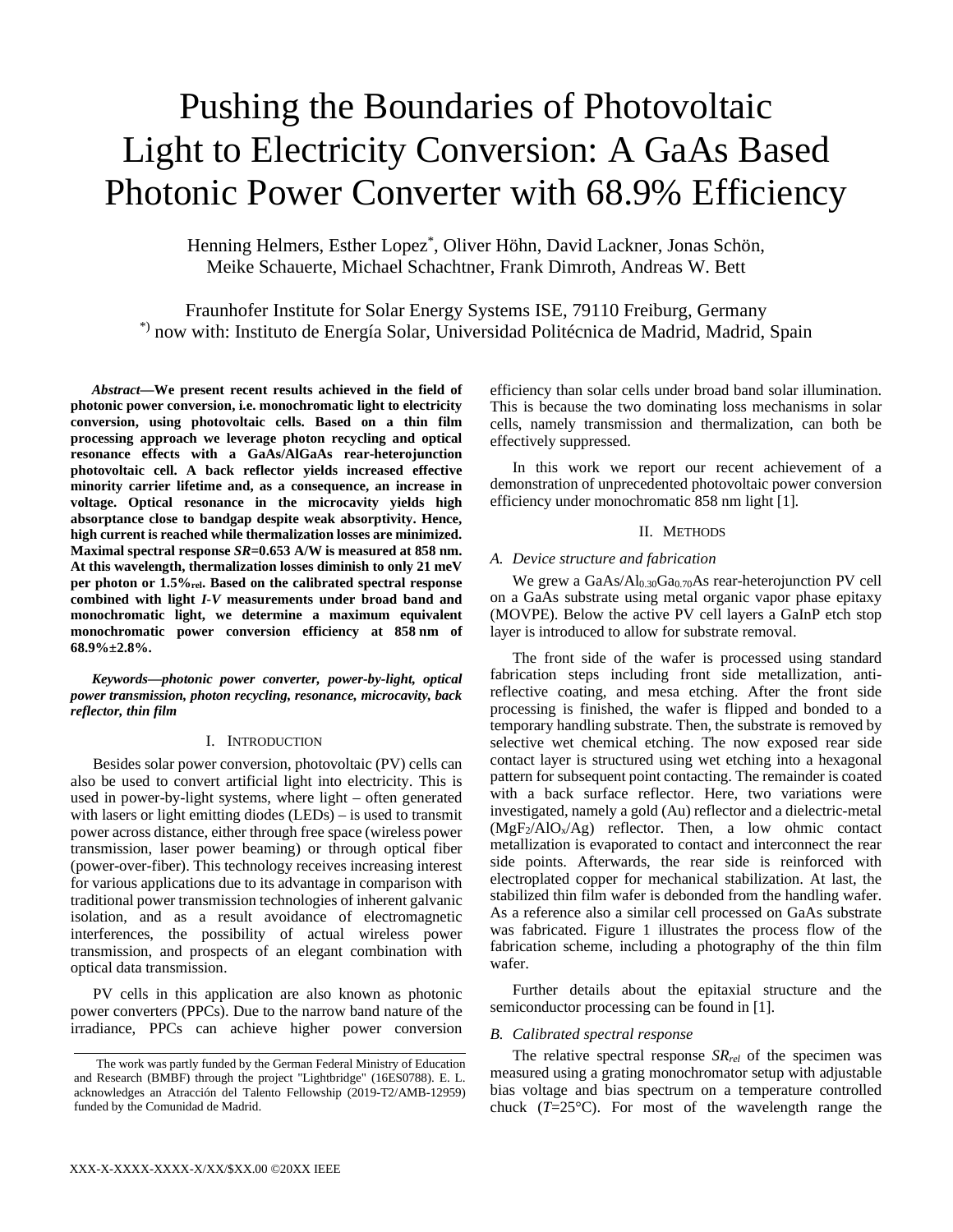

Fig. 1. Illustration of the fabrication steps to realize the thin film PPCs with back surface reflector. (a) Epitaxial layer structure of the n-GaAs/p-AlGaAs rearheterojunction device. (b) Front side processing: Grid metallization and anti-reflection coating (ARC). (c) Transfer to handling wafer and substrate removal. (d) Hexagonal point contact pattern on the rear side. (e) Deposition of the structured back surface reflector and rear side contact metallization. (f) Cu electroplating to provide mechanical stabilization and debonding from handling wafer. (g) Top: Infrared micrograph of a PPC with Au back surface reflector and local point contacts under forward bias (*V*=1180 mV, *J<sub>inj</sub>*=0.44 A/cm<sup>2</sup>). The front metal grid lines prevent electroluminescence emission from underneath leading to dark line features in the image. The rear point contacts are visible as darker circles as there is no reflector underneath. Bottom: The lower three images illustrate the lateral voltage drop at the front and rear side due to metal front grid lines and rear point contacts, respectively, and at the junction influenced by both features. The lower three images are obtained from electrical network modeling and show a different image section than the micrograph above. (h) Photography of a flexible 4" wafer after thin film processing with back surface reflector on copper foil. | Figure reproduced from [1] – Open access article under Creative Commons Attribution License.

measurement was conducted in the standard configuration of 10 nm steps. To increase the accuracy in vicinity of the bandgap, in the range 780 nm to 890 nm the resolution was increased by decreasing the entrance and exit slit widths of the grating monochromator (monochromatic light with 3 nm full width at half maximum) and the measurement was conducted in 2 nm steps. The actual designated area *A* was determined using an optical microscope. One-sun *I-V* characteristics were measured on a temperature controlled chuck (*T*=25°C) under a spectrally adjustable sun simulator to generate the same short-circuit current *ISC* as under illumination with the AM1.5d (ASTM G173-03) spectrum  $E(\lambda)$  ( $\int E d\lambda = 1000$  W/m<sup>2</sup>). The spectral irradiance of the sun simulator was determined with a spectroradiometer which was calibrated using a standard lamp. The intensity of the sun simulator was determined with a reference solar cell. Both standard lamp and reference solar cell were calibrated at the Physikalisch-Technische Bundesanstalt, the National Metrology Institute of Germany, traceable to national standards and, thus, to the international system of units (SI). The calibrated absolute spectral response *SR* was then determined as follows:

$$
SR = \frac{I_{SC}/A}{\int SR_{rel} E \, d\lambda} SR_{rel} \tag{1}
$$

# *C. Equivalent monochromatic efficiency*

For a PV cell with a linear dependence of its photo generated current, or more specifically of its spectral response  $SR(\lambda)$ , on irradiance, we can use the short-circuit current  $I_{SC}$  of a light  $I-V$ measurement under arbitrary illumination spectrum to calculate the corresponding equivalent monochromatic input power *Pin,λ* as follows:

$$
P_{in,\lambda} = I_{SC}/SR(\lambda) \tag{2}
$$

With *Pmp* being the measured maximum output power determined from the *I-V* curve, the equivalent monochromatic efficiency  $\eta_{\lambda}$  can, thus, be determined from measured quantities as follows [2]:

$$
\eta_{\lambda} = \frac{P_{mp}}{P_{in,\lambda}} = \frac{P_{mp} SR(\lambda)}{I_{SC}}
$$
(3)

This quantity  $\eta_{\lambda}$  is sometimes also called the spectral efficiency of a PV cell [3, 4] and can also be expressed using the derived quantity fill factor  $FF = P_{mp}/(I_{SC}V_{OC})$ :

$$
\eta_{\lambda} = SR(\lambda) V_{OC} FF \tag{4}
$$

It should be emphasized that this equivalent efficiency approach is only valid for devices where the device response is linear with irradiance and where the current collection probability and spectral response do not depend on the minority carrier generation profile in the absorber. This restriction usually holds for decently passivated materials and sufficient diffusion lengths. However, this approach is not valid e.g. for devices with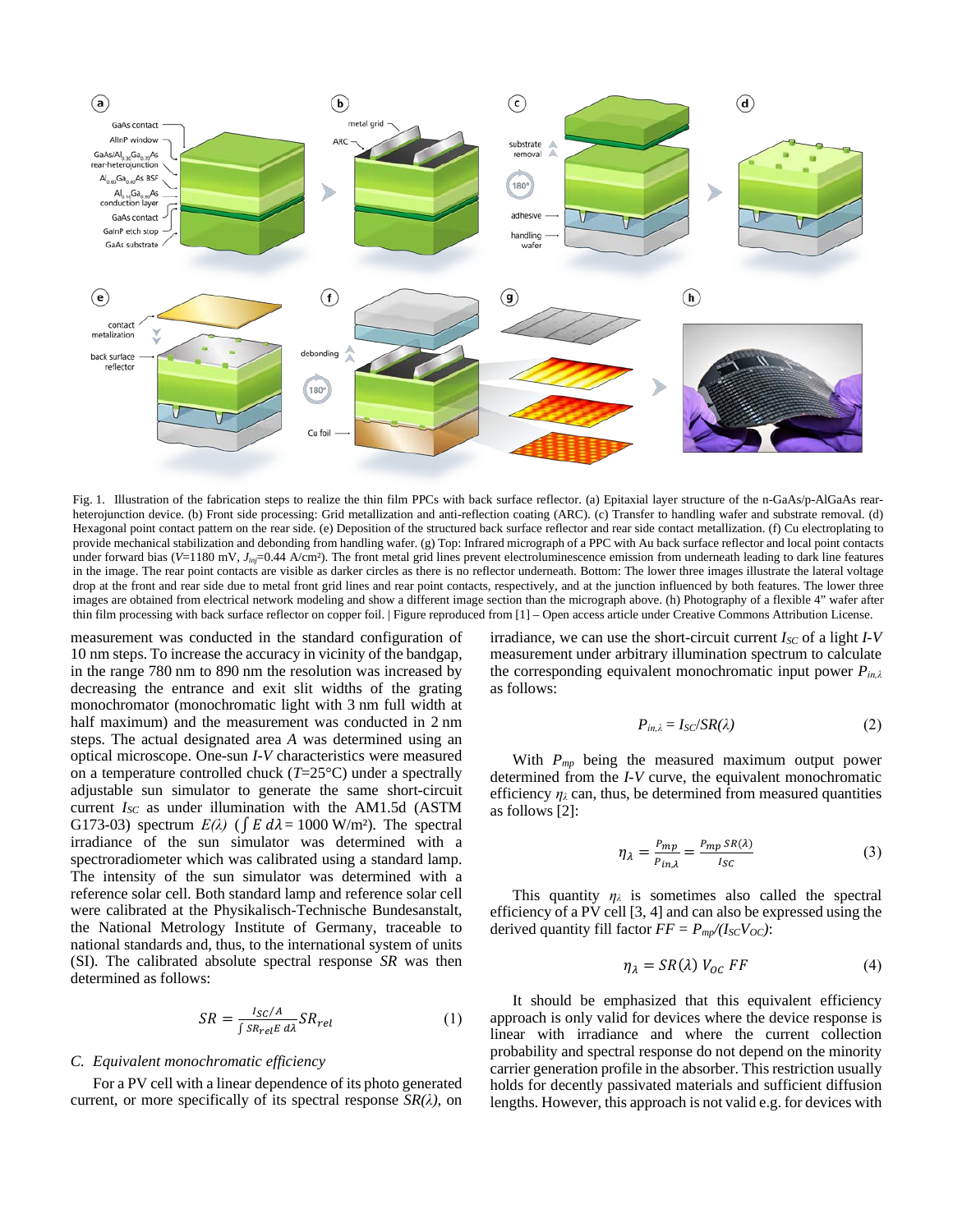lower absorber material quality and neither for multi-junction cells. For the latter, the device current often strongly depends on the generation profile due to the series connection of subcells; and, in addition, luminescence coupling between the junctions often causes a non-linear response [5, 6].

## III. RESULTS & DISCUSSION

Figure 2 shows the spectral reflectance (symbols, right axis) of the investigated specimen. For the two thin film cells with back reflector, the reflectance steeply increases after the absorber becomes transparent at photon energies below the bandgap. Furthermore, a typical interference pattern is observed. Maximal reflectance reaches up to of 95.5% and is achieved



Fig. 2. Calibrated spectral response *SR* at *T*=25 °C and spectral reflectance *R* of the cells with back surface reflector (BSR) in comparison with a similar cell on substrate. The dashed line represents an *EQE* of unity. | Figure reproduced from [1] – Open access article under Creative Commons Attribution License.



Fig. 3. Open-circuit voltage  $V_{OC}$ , experimental external radiative efficiency *ERE*, equivalent monochromatic efficiency at 858 nm <sup>η</sup>*858nm*, and fill factor *FF* from light *I-V* measurements as a function of equivalent monochromatic irradiance at 858 nm *G<sub>858nm</sub>*. Open symbols represent data derived from measurements under broad band illumination, namely under a calibrated onesun broad band light source (lowest current and irradiance, respectively) and using a Xenon flash bulb (rest). Solid symbols show data from *I-V* curves recorded under a pulsed 809 nm laser; more details on the laser setup can be found in [7]. | Figure reproduced from [1] – Open access article under Creative Commons Attribution License.

with the dielectric-metal mirror. The lines corresponding with the left axis in Figure 2 show the calibrated spectral responses. The cells with back reflector show an increase in *SR* compared with the reference on substrate for all wavelengths, which can be attributed to the prolonged optical thickness due to the reflector. In vicinity of the bandgap, where absorptivity becomes weak, for the reference cell on substrate the *SR* drops due to limited absorptance. In contrast, for the thin film cells with back reflector a fringe pattern is observed indicating Fabry-Perot resonances in the microcavity. A maximal  $SR(858 \text{ nm}) = 0.653 \text{ A/W}$  is reached with the device with dielectric-metal reflector, which corresponds to an external quantum efficiency of *EQE(*858 nm*)* = 94.4%. At this wavelength the difference between photon energy and bandgap energy of the absorber, which determines thermalization losses, is only 21 mV or  $1.5\%$ <sub>rel</sub>.

Figure 3 shows measured *I-V* parameters *FF* and *V<sub>OC</sub>* as well as the external radiative efficiency *ERE* and the equivalent monochromatic efficiency *η<sup>858</sup> nm*, plotted as a function of equivalent monochromatic irradiance  $G_{858 \, nm} = P_{in,858 \, nm}/A$ . At low irradiances the latter increases as a result of the logarithmic increase in voltage with increasing irradiance. At high irradiances efficiency drops due to increasing series resistance losses scaling with current squared. At *G858 nm* = 11.4 W/cm² the efficiency peaks at a record value of  $\eta_{\lambda} = 68.9\% \pm 2.8\%$ .

# IV. CONCLUSION

By implementing a back surface reflector to a thin film photovoltaic cell based on a high quality GaAs/AlGaAs rearheterojunction, we introduce an optical cavity to leverage optical resonance to increase near bandgap absorptance as well as boost the output voltage due to photon recycling. The equivalent monochromatic power conversion efficiency was introduced, which can be derived from standard solar cell measurements under some constraints regarding the device and requiring knowledge of the spectral response in absolute units. It allows to determine efficiencies of photonic power converters without the need to perform measurements under laser light. Best performance was achieved with a thin film cell with a  $MgF_2/AlO_x/Ag$  reflector. We demonstrated an optical-toelectrical photovoltaic power conversion efficiency of 68.9±2.8% for operation under monochromatic irradiance of 11.4 W/cm² at 858 nm. Highly efficient photonic power converters are a key ingredient to enable new and emerging applications of optical power transmission in various domains.

## ACKNOWLEDGMENT

The authors gratefully thank all "III-V" colleagues at Fraunhofer ISE for support with epitaxial growth, semiconductor processing, device characterization, and many valuable discussions.

#### **REFERENCES**

- [1] H. Helmers, E. Lopez, O. Höhn, D. Lackner, J. Schön, M. Schauerte, M. Schachtner, F. Dimroth, A. W. Bett, "68.9% efficient GaAs based photonic power conversion enabled by photon recycling and optical<br>resonance," Phys. Status Solidi RRL, 2021. resonance," Phys. Status Solidi RRL, <https://doi.org/10.1002/pssr.202100113>
- [2] A. W. Bett, F. Dimroth, R. Löckenhoff, E. Oliva, J. Schubert, "III–V solar cells under monochromatic illumination," in: Conf. Rec. 33rd IEEE